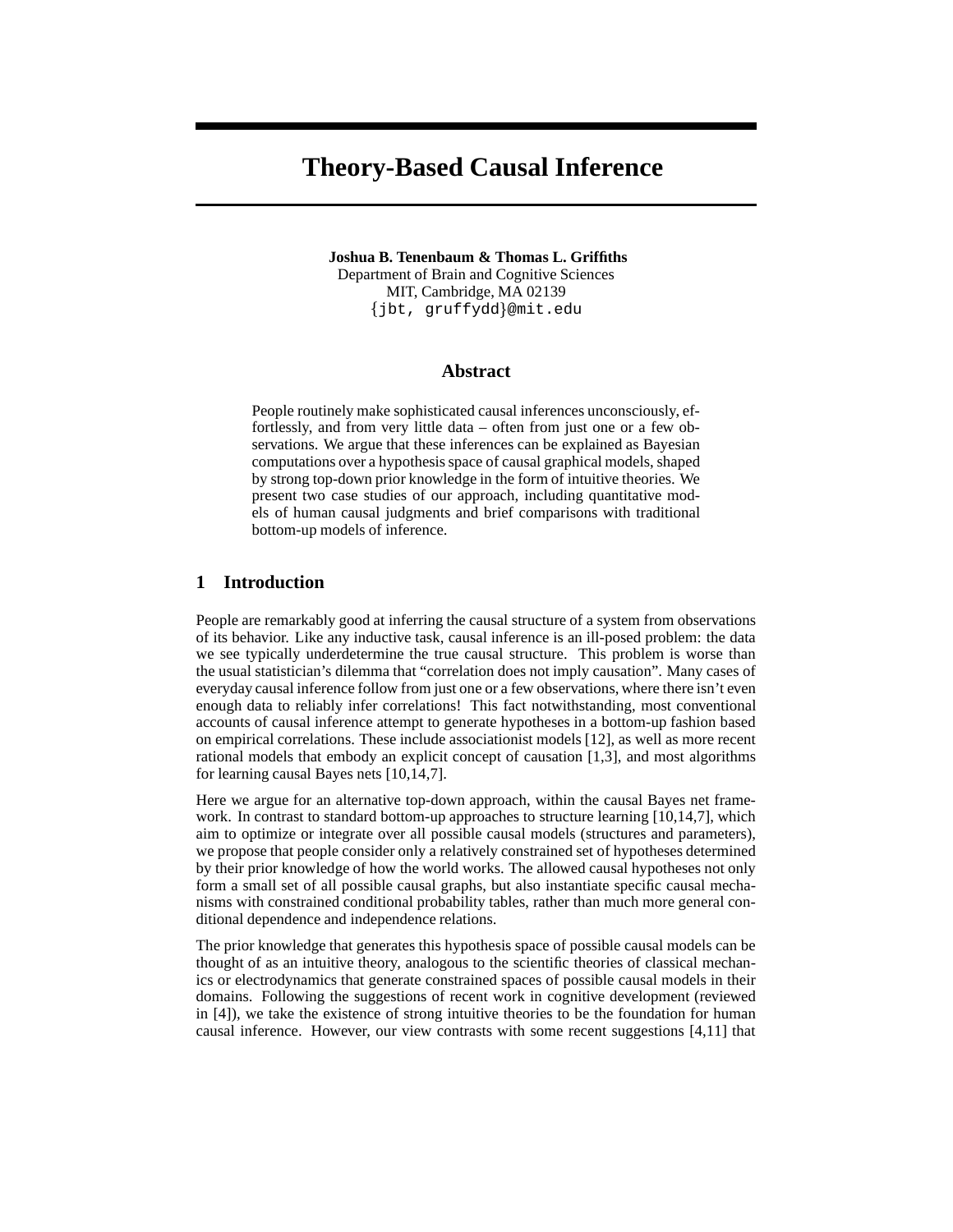an intuitive theory may be represented as a causal Bayes net model. Rather, we consider a theory to be the underlying principles that generate the range of causal network models potentially applicable in a given domain – the abstractions that allow a learner to construct and reason with appropriate causal network hypotheses about novel systems in the presence of minimal perceptual input.

Given the hypothesis space generated by an intuitive theory, causal inference then follows the standard Bayesian paradigm: weighing each hypothesis according to its posterior probability and averaging their predictions about the system according to those weights. The combination of Bayesian causal inference with strong top-down knowledge is quite powerful, allowing us to explain people's very rapid inferences about model complexity in both static and temporally extended domains. Here we present two case studies of our approach, including quantitative models of human causal judgments and brief comparisons with more bottom-up accounts.

## **2 Inferring hidden causal powers**

We begin with a paradigm introduced by Gopnik and Sobel for studying causal inference in children [5]. Subjects are shown a number of blocks, along with a machine – the "blicket detector". The blicket detector "activates" – lights up and makes noise – whenever a "blicket" is placed on it. Some of the blocks are "blickets", others are not, but their outward appearance is no guide. Subjects observe a series of trials, on each of which one or more blocks are placed on the detector and the detector activates or not. They are then asked which blocks have the hidden causal power to activate the machine.

Gopnik and Sobel have demonstrated various conditions under which children successfully infer the causal status of blocks from just one or a few observations. Of particular interest is their "backwards blocking" condition [13]: on trial 1 (the "1-2" trial), children observe two blocks ( $B_1$  and  $B_2$ ) placed on the detector and the detector activates. Most children now say that both  $B_1$  and  $B_2$  are blickets. On trial 2 (the "1 alone" trial),  $B_1$  is placed on the detector alone and the detector activates. Now all children say that  $B_1$  is a blicket, and most say that  $B_2$  is *not* a blicket. Intuitively, this is a kind of "explaining away": seeing that  $B_1$  is sufficient to activate the detector alone explains away the previously observed association of  $B_2$  with detector activation.

Gopnik et al. [6] suggest that children's causal reasoning here may be thought of in terms of learning the structure of a causal Bayes net. Figure 1a shows a Bayes net,  $h_{10}$ , that is consistent with children's judgments after trial 2. Variables  $X_1$  and  $X_2$  represent whether blocks  $B_1$  and  $B_2$  are on the detector; E represents whether the detector activates; the existence of an edge  $X_1 \to E$  but no edge  $X_2 \to E$  represents the hypothesis that  $B_1$  but not  $B_2$  is a blicket – that  $B_1$  but not  $B_2$  has the power to turn on the detector. We encode the two observations  $\{d_1, d_2\}$  as vectors  $[x_1, x_2, e]$ , where  $x_1 = 1$  if block 1 is on the detector (else 0), likewise for  $x_2$  and block 2, and  $e = 1$  if the detector is active (else 0).

Given only the data  $\{d_1 = [1, 1, 1], d_2 = [1, 0, 1]\}$ , standard Bayes net learning algorithms have no way to converge on subjects's choice  $h_{10}$ . The data are not sufficient to compute the conditional independence relations required by constraint-based methods [9,13],  $\frac{1}{1}$  nor to strongly influence the Bayesian structural score using arbitrary conditional probability tables [7]. Standard psychological models of causal strength judgment [12,3], equivalent to maximum-likelihood parameter estimates for the family of Bayes nets in Figure 1a [15], either predict no explaining away here or make no prediction due to insufficient data.

<sup>&</sup>lt;sup>1</sup>Gopnik et al. [6] argue that constraint-based learning could be applied here, if we supplement the observed data with large numbers of fictional observations. However, this account does not explain why subjects make the inferences that they do from the very limited data actually observed, nor why they are justified in doing so. Nor does it generalize to the three experiments we present here.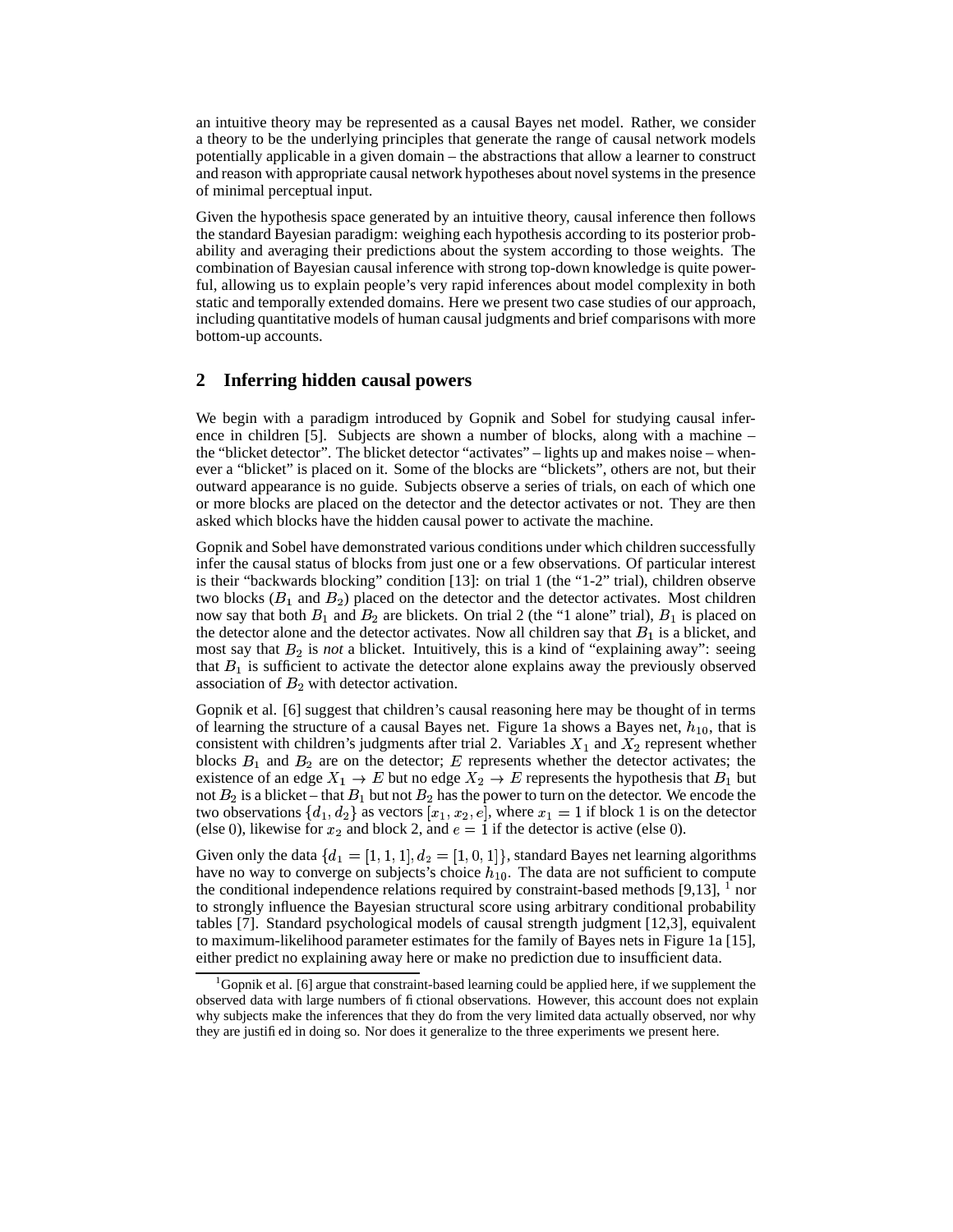Alternatively, reasoning on this task could be explained in terms of a simple logical deduction. We require as a premise the *activation law*: a blicket detector activates if and only if one or more blickets are placed on it. Based on the activation law and the data  $\{d_1, d_2\}$ , we can deduce that  $B_1$  is a blicket but  $B_2$  remains undetermined. If we further assume a form of Occam's razor, positing the minimal number of hidden causal powers, then we can infer that  $B_2$  is not a blicket, as most children do. Other cases studied by Gopnik et al. can be explained similarly. However, this deductive model cannot explain many plausible but nondemonstrative causal inferences that people make, or people's degrees of confidence in their judgments, or their ability to infer probabilistic causal relationships from noisy data [3,12,15]. It also leaves mysterious the origin and form of Occam's razor. In sum, neither deductive logic nor standard Bayes net learning provides a satisfying account of people's rapid causal inferences. We now show how a Bayesian structural inference based on strong top-down knowledge can explain the blicket detector judgments, as well as several probabilistic variants that clearly exceed the capacity of deductive accounts.

Most generally, the top-down knowledge takes the form of a causal theory with at least two components: an ontology of object, attribute and event types, and a set of causal principles relating these elements. Here we treat theories only informally; we are currently developing a formal treatment using the tools of probabilistic relational logic (e.g., [9]). In the basic blicket detector domain, we have two kinds of objects, blocks and machines; two relevant attributes, being a blicket and being a blicket detector; and two kinds of events, a block being placed on a machine and a machine activating. The causal principle relating these events and attributes is just the activation law introduced above. Instead of serving as a premise for deductive inference, the causal law now generates a hypothesis space of causal Bayes nets for statistical inference. This space is quite restricted: with two objects and one detector, there are only 4 consistent hypotheses  $\mathcal{H} = \{h_{10}, h_{01}, h_{11}, h_{00}\}$  (Figure 1a). The conditional probabilities for each hypothesis  $h_{ik}$  are also determined by the theory. Based on the activation law,  $p(e|x_1, x_2, h_{jk}) = 1$  if  $j = 1$  and  $x_1 = 1$ , or  $k = 1$  and  $x_2 = 1$ ; otherwise it equals 0.

Causal inference then follows by Bayesian updating of probabilities over  $\mathcal H$  in light of the observed data  $D$ . We assume independent observations so that the total likelihood factors into separate terms for individual trials. For all hypotheses in  $H$ , the individual-trial likelihoods also factor into  $p(e|x_1, x_2, h_{jk}) p(x_1|h_{jk}) p(x_2|h_{jk})$ , and we can ignore the last two terms  $p(x_1|h_{jk})$   $p(x_2|h_{jk})$  assuming that block positions are independent of the causal structure. The remaining term  $p(e|x_1, x_2, h_{ik})$  is 1 for any hypothesis consistent with the data and 0 otherwise, because of the deterministic activation law. The posterior  $p(h_{jk}|\mathcal{D})$  for any data set  $\mathcal D$  is then simply the restriction and renormalization of the prior  $p(h_{ik})$  to the set of hypotheses consistent with  $\mathcal{D}$ .

Backwards blocking proceeds as follows. After the "1-2" trial  $(d_1)$ , at least one block must be a blicket: the consistent hypotheses are  $h_{10}$ ,  $h_{01}$ , and  $h_{11}$ . After the "1 alone" trial  $(d_2)$ , only  $h_{10}$  and  $h_{11}$  remain consistent. The prior over causal structures  $p(h_{jk})$  can be written as  $\rho^{j} (1 - \rho)^{1-j} \rho^{k} (1 - \rho)^{1-k}$ , assuming that each block has some independent probability  $\rho$  of being a blicket. The nonzero posterior probabilities are then given as follows (all others are zero):  $p(h_{10}|d_1) = p(h_{01}|d_1) = \frac{\rho(1-\rho)}{\rho^2+2\rho(1-\rho)}, p(h_{11}|d_1) = \frac{\rho^2}{\rho^2+2\rho(1-\rho)},$  $p(h_{10}|d_1, d_2) = \frac{\rho(1-\rho)}{\rho^2 + \rho(1-\rho)} = 1 - \rho$ , and  $p(h_{11}|d_1, d_2) = \frac{\rho}{\rho^2 + \rho(1-\rho)} = \rho$ . Finally, the probability that block *i* is a blicket  $p(X_i \to E | \mathcal{D})$  may be computed by averaging the predictions of all consistent hypotheses weighted their posterior probabilities:  $p(X_1 \rightarrow$  $E(\mathcal{D}) = \sum_{i} p(X_i \rightarrow E | h_{ik}) p(h_{ik} | \mathcal{D}) = \sum_{k} (h_{1k} | \mathcal{D}), p(X_2 \rightarrow E | \mathcal{D}) = \sum_{i} p(h_{i1} | \mathcal{D}).$ 

<sup>&</sup>lt;sup>2</sup>More generally, we could allow for some noise in the detector, by letting the likelihood  $p(e|x_1, x_2, h_{jk})$  be probabilistic rather than deterministic. For simplicity we consider only the noiseless case here; a low level of noise would give similar results.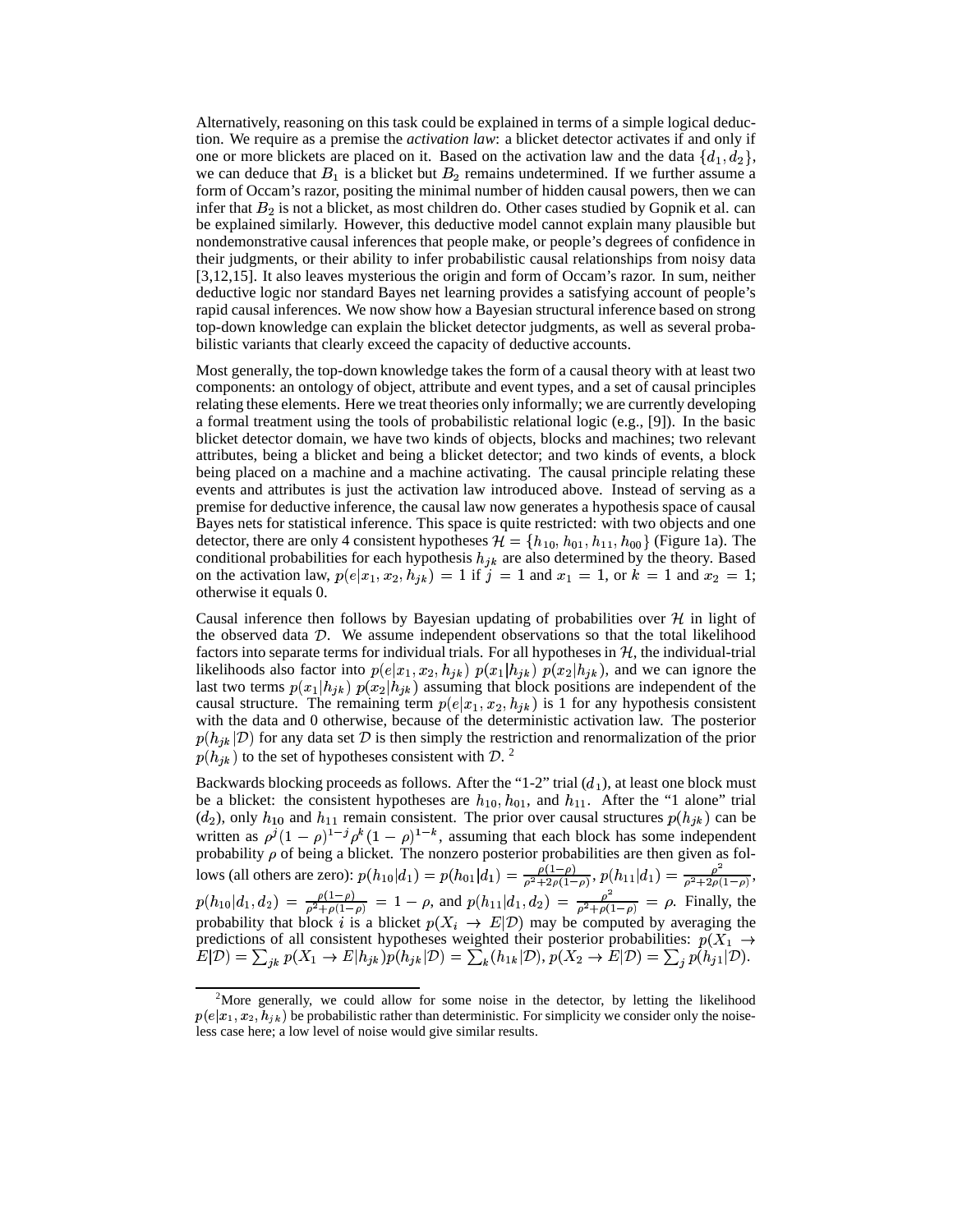In comparing with human judgments in the backwards blocking paradigm, the relevant probabilities are  $p(X_i \rightarrow E)$ , the baseline judgments before either block is placed on the detector;  $p(X_i \rightarrow E|d_1)$ , judgments after the "1-2" trial; and  $p(X_i \rightarrow E|d_1, d_2)$ , judgments after the "1 alone" trial. These probabilities depend only on the prior probability of blickets,  $\rho$ . Setting  $\rho = 1/3$  qualitatively matches children's backwards blocking behavior: after the "1-2" trial, both blocks are more likely than not to be blickets  $(p(X_i \rightarrow E|d_1) = 3/5$ ; then, after the "1 alone" trial,  $B_1$  is definitely a blicket while  $B_2$  is probably not  $(p(X_2 \rightarrow E|d_1, d_2) = 1/3)$ . Thus there is no need to posit a special "Occam's razor" just to explain why  $B_2$  becomes like less likely to be a blicket after the "1" alone" trial – this adjustment follows naturally as a rational statistical inference. However, we do have to assume that blickets are somewhat rare ( $\rho < 1/2$ ). Following the "1 alone" trial the probability of  $B_2$  being a blicket returns to baseline ( $\rho$ ), because the unambiguous second trial explains away all the evidence for  $B_2$  from the first trial. Thus for  $\rho > 1/2$ , block 2 would remain likely to be a blicket even after the "1 alone" trial.

In order to test whether human causal reasoning actually embodies this Bayesian form of Occam's razor, or instead a more qualitative rule such as the classical version, "Entities should not be multiplied beyond necessity", we conducted three new blicket-detector experiments on both adults and 4-year-old children (in collaboration with Sobel & Gopnik). The first two experiments were just like the original backwards blocking studies, except that we manipulated subjects' estimates of  $\rho$  by introducing a pretraining phase. Subjects first saw 12 objects placed on the detector, of which either 2, in the "rare" condition", or 10, in the "common" condition, activated the detector. We hypothesized that this manipulation would lead subjects to set their subjective prior for blickets to either  $\rho \approx 1/6$ or  $\rho \approx 5/6$ , and thus, if guided by the Bayesian Occam's razor, to show strong or weak blocking respectively.

We gave adult subjects a different cover story, involving "super pencils" and a "superlead detector", but here we translate the results into blicket detector terms. Following the "rare" or "common" training, two new objects  $B_1$  and  $B_2$  were picked at random from the same pile and subjects were asked three times to judge the probability that each one could activate the detector: first, before seeing it on the detector, as a baseline; second, after a "1-2" trial; third, after a "1 alone" trial. Probabilities were judged on a 1-7 scale and then rescaled to the range 0-1.

The mean adult probability judgments and the model predictions are shown in Figures 2a (rare) and 2b (common). Wherever two objects have the same pattern of observed contingencies (e.g.,  $B_1$  and  $B_2$  at baseline and after the "1-2" trial), subjects' mean judgments were found not to be significantly different and were averaged together for this analysis. In fitting the model, we adjusted  $\rho$  to match subjects' baseline judgments; the best-fitting values were very close to the true base rates. More interestingly, subjects' judgments tracked the Bayesian model over both trials and conditions. Following the "1-2" trial, mean ratings of both objects increased above baseline, but more so in the rare condition where the activation of the detector was more surprising. Following the "1 alone" trial, all subjects in both conditions were 100% sure that  $B_1$  had the power to activate the detector, and the mean rating of  $B_2$  returned to baseline: low in the rare condition, but high in the common condition. Four-year-old children made "yes"/"no" judgments that were qualitatively similar, across both rare and common conditions [13].

Human causal inference thus appears to follow rational statistical principles, obeying the Bayesian version of Occam's razor rather than the classical logical version. However, an alternative explanation of our data is that subjects are simply employing a combination of logical reasoning and simple heuristics. Following the "1 alone" trial, people could logically deduce that they have no information about the status of  $B<sub>2</sub>$  and then fall back on the base rate of blickets as a default, without the need for any genuinely Bayesian computations. To rule out this possibility, our third study tested causal explaining way in the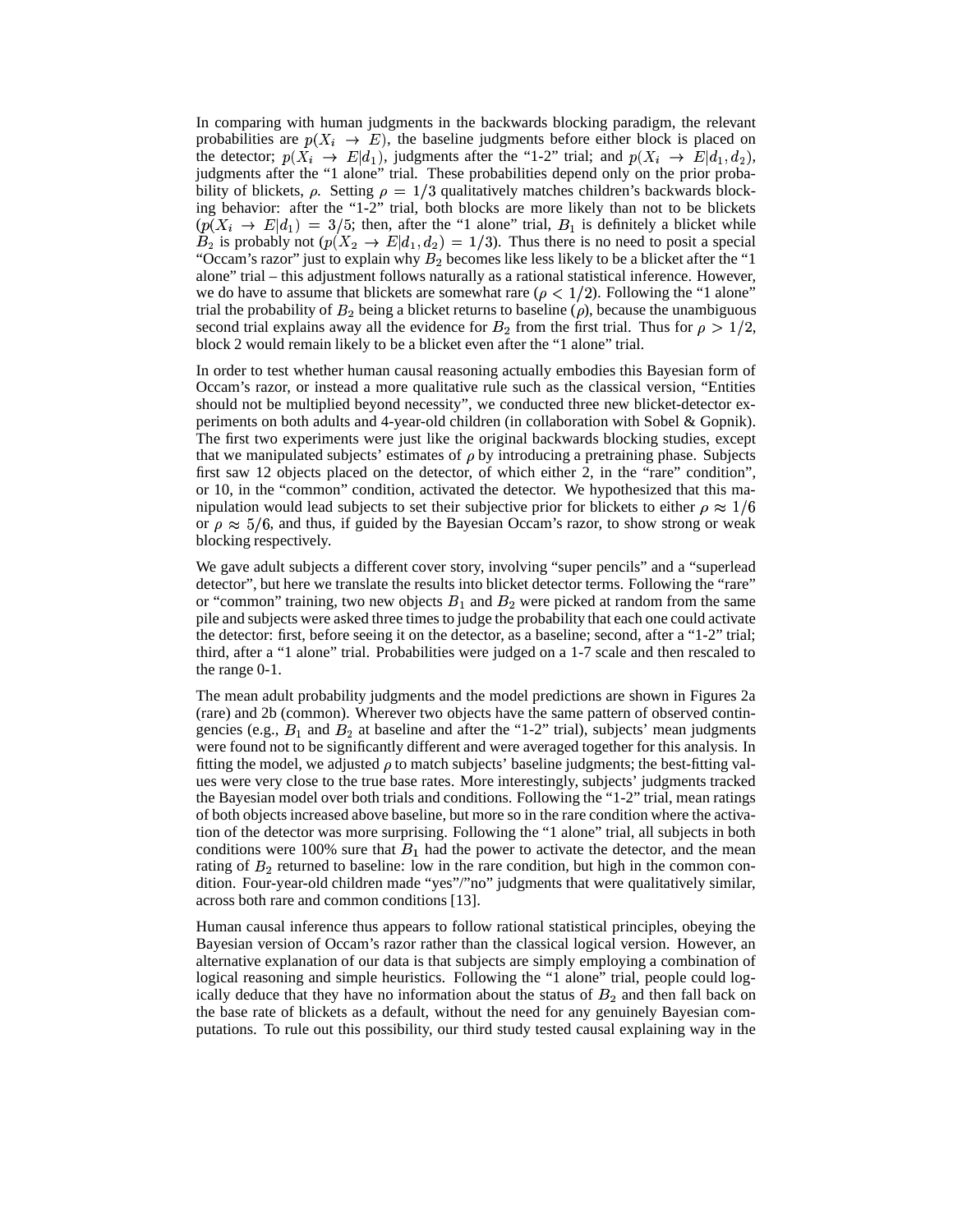absence of unambiguous data that could be used to support deductive reasoning. Subjects again saw the "rare" pretraining, but now the critical trials involved three objects,  $B_1$ ,  $B_2$ ,  $B_3$ . After judging the baseline probability that each object could activate the detector, subjects saw two trials: a "1-2" trial, followed by a "1-3" trial, in which objects  $B_1$  and  $B_3$  activated the detector together. The Bayesian hypothesis space is analogous to Figure 1a, but now includes eight  $(2^3)$  hypotheses  $h_{ikl}$  representing all possible assignments of causal powers to the three objects. As before, the prior over causal structures  $p(h_{ikl})$  can be written as  $\rho^{j}(1-\rho)^{1-j}\rho^{k}(1-\rho)^{1-k}\rho^{l}(1-\rho)^{1-l}$ , the likelihood  $p(\mathcal{D}|h_{ik})$  reduces to 1 for any hypothesis consistent with  $D$  (under the activation law) and 0 otherwise, and the probability that block i is a blicket  $p(X_i \to E|\mathcal{D})$  may be computed by summing the posterior probabilities of all consistent hypotheses, e.g.,  $p(X_1 \to E|\mathcal{D}) = \sum_{kl} p(h_{1kl}|\mathcal{D})$ .

Figure 2c shows that the Bayesian model's predictions and subjects' mean judgments match well except for a slight overshoot in the model. Following the "1-3" trial, people judge that  $B_1$  probably activates the detector, but now with less than 100% confidence. Correspondingly, the probability that  $B_2$  activates the detector decreases, and the probability that  $B_3$ activates the detector increases, to a level above baseline but below 0.5. All of these predicted effects are statistically significant ( $p < 0.05$ , one-tailed paired t-tests).

These results provide strong support for our claim that rapid human inferences about causal structure can be explained as theory-guided Bayesian computations. Particularly striking is the contrast between the effects of the "1 alone" trial and the "1-3 trial". In the former case, subjects observe unambiguously that  $B_1$  is a cause and their judgment about  $B_2$ falls completely to baseline; in the latter, they observe only a suspicious coincidence and so explaining away is not complete. A logical deductive mechanism might generate the all-or-none explaining-away observed in the former case, while a bottom-up associative learning mechanism might generate the incomplete effect seen in the latter case, but only our top-down Bayesian approach naturally explains the full spectrum of one-shot causal inferences, from uncertainty to certainty.

## **3 Causal inference in perception**

Our second case study argues for the importance of causal theories in a very different domain: perceiving the mechanics of collisions and vibrations. Michotte's [8] studies of causal perception showed that a moving ball coming to rest next to a stationary ball would be perceived as the cause of the latter's subsequent motion only if there was essentially no gap in space or time between the end of the first ball's motion and the beginning of the second ball's. The standard explanation is that people have automatic perceptual mechanisms for detecting certain kinds of physical causal relations, such as transfer of force, and these mechanisms are driven by simple bottom-up cues such as spatial and temporal proximity.

Figure 3a shows data from an experiment described in [2] which might appear to support this view. Subjects viewed a computer screen depicting a long horizontal beam. At one end of the beam was a trap door, closed at the beginning of each trial. On each trial, a heavy block was dropped onto the beam at some position  $X$ , and after some time  $T$ , the trap door opened and a ball flew out. Subjects were told that the block dropping on the beam might have jarred loose a latch that opens the door, and they were asked to judge (on a  $1-7$  scale) how likely it was that the block dropping was the cause of the door opening. The distance  $X$  and time  $T$  separating these two events were varied across trials. Figure 3a shows that as either  $X$  or  $T$  increases, the judged probability of a causal link decreases.

Anderson [1] proposed that this judgment could be formalized as a Bayesian inference with two alternative hypotheses:  $h_1$ , that a causal link exists, and  $h_0$ , that no causal link exists. He suggested that the likelihood  $p(T, X | h_1)$  should be product of decreasing exponentials in space and time,  $p(T, X|h_1) = ab \exp(-aT) \exp(-bX)$ , while  $p(T, X|h_0)$  would pre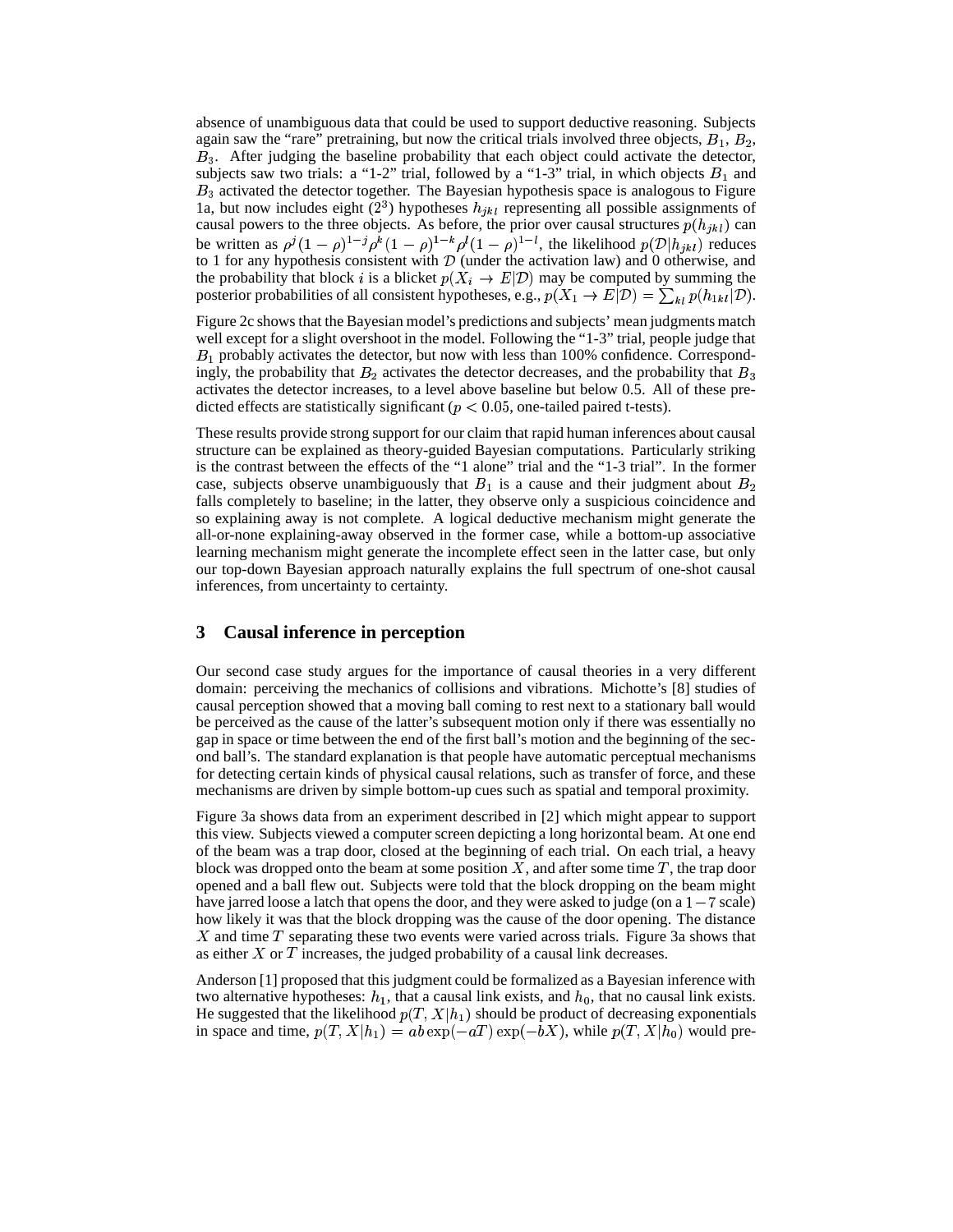sumably be constant. This model has three free parameters  $-$  the decay constants  $a$  and b, and the prior probability  $p(h_1)$  – plus multiplicative and additive scaling parameters to bring the model ouptuts onto the same range as the data. Figure 3c shows that this model can be adjusted to fit the broad outlines of the data, but it misses the crossover interaction: in the data, but not the model, the typical advantage of small distances  $X$  over large distances disappears and even reverses as  $T$  increases.

This crossover may reflect the presence of a much more sophisticated theory of force transfer than is captured by the spatiotemporal decay model. Figure 1b shows a causal graphical structure representing a simplified physical model of this situation. The graph is a dynamic Bayes net (DBN), enabling inferences about the system's behavior over time. There are four basic event types, each indexed by time t. The door state  $E(t)$  can be either open  $(E(t) = 1)$  or closed  $(E(t) = 0)$ , and once open it stays open. There is an intrinsic source of noise  $Z(t)$  in the door mechanism, which we take to be i.i.d., zero-mean gaussian. At each time step t, the door opens if and only if the noise amplitude  $|Z(t)|$  exceeds some threshold (which we take to be 1 without loss of generality). The block hits the beam at position  $X(0)$  (and time  $t = 0$ ), setting up a vibration in the door mechanism with energy  $V(0)$ . We assume this energy decreases according to an inverse power law with the distance between the block and the door,  $V(0) = cX(0)^{-\gamma}$ . (We can always set  $c = 1$ , absorbing it into the parameter  $\alpha$  below.) For simplicity, we assume that energy propagates instantaneously from the block to the door (plausible given the speed of sound relative to the distances and times used here), and that there is no vibrational damping over time  $(V(t) = V(t-1))$ . Anderson [2] also sketches an account along these lines, although he provides no formal model.

At time  $t = T$ , the door pops open; we denote this event as  $e(T)$ . The likelihood of  $e(T)$ depends strictly on the variance of the noise  $Z$  – the bigger the variance, the sooner the door should pop open. At issue is whether there exists a causal link between the vibration  $V$  – caused by the block dropping – and the noise  $Z$  – which causes the door to open. More precisely, we propose that causal inference is based on the probabilities  $p(e(T)|X, h_k)$ under the two hypotheses  $h_1$  (causal link) and  $h_0$  (no causal link). The noise variance has some low intrinsic level  $\beta$ , which under  $h_1$  – but not  $h_0$  – is increased by some fraction  $\alpha$  of the vibrational energy V. That is,  $p(Z(t)|V(t),h_k) = \mathcal{N}(Z(t);0,\beta + k\alpha V(t)).$ We can then solve for the likelihoods  $p(e(T)|X, h_k)$  analytically or through simulation. We take the limit as the intrinsic noise level  $\beta \to 0$ , leaving three free parameters,  $\alpha$ ,  $\gamma$ , and  $p(h_1)$ , plus multiplicative and additive scaling parameters, just as in the spatiotemporal decay model. Figure 3b plots the (scaled) posterior probabilities  $p(h_1 | e(T), X)$  for the best fitting parameter values. In contrast to the spatiotemporal decay model, the DBN model captures the crossover interaction between space and time.

This difference between the two models is fundamental, not just an accident of the parameter values chosen. The spatiotemporal decay model can never produce a crossover effect due to its functional form – separable in T and X. A crossover of some form is generic in the DBN model, because its predictions essentially follow an exponential decay function on  $T$  with a decay rate that is a nonlinear function of  $X$ . Other mathematical models with a nonseparable form could surely be devised to fit this data as well. The strength of our model lies in its combination of rational statistical inference and realistic physical motivation. These results suggest that whatever schema of force transfer is in people's brains, it must embody a more complex interaction between spatial and temporal factors than is assumed in traditional bottom-up models of causal inference, and its functional form may be a rational consequence of a rich but implicit physical theory that underlies people's instantaneous percepts of causality. It is an interesting open question whether human observers can use this knowledge only by carrying out an online simulation in parallel with their observations, or can access it in a "compiled" form to interpret bottom-up spatiotemporal cues without the need to conduct any explicit internal simulations.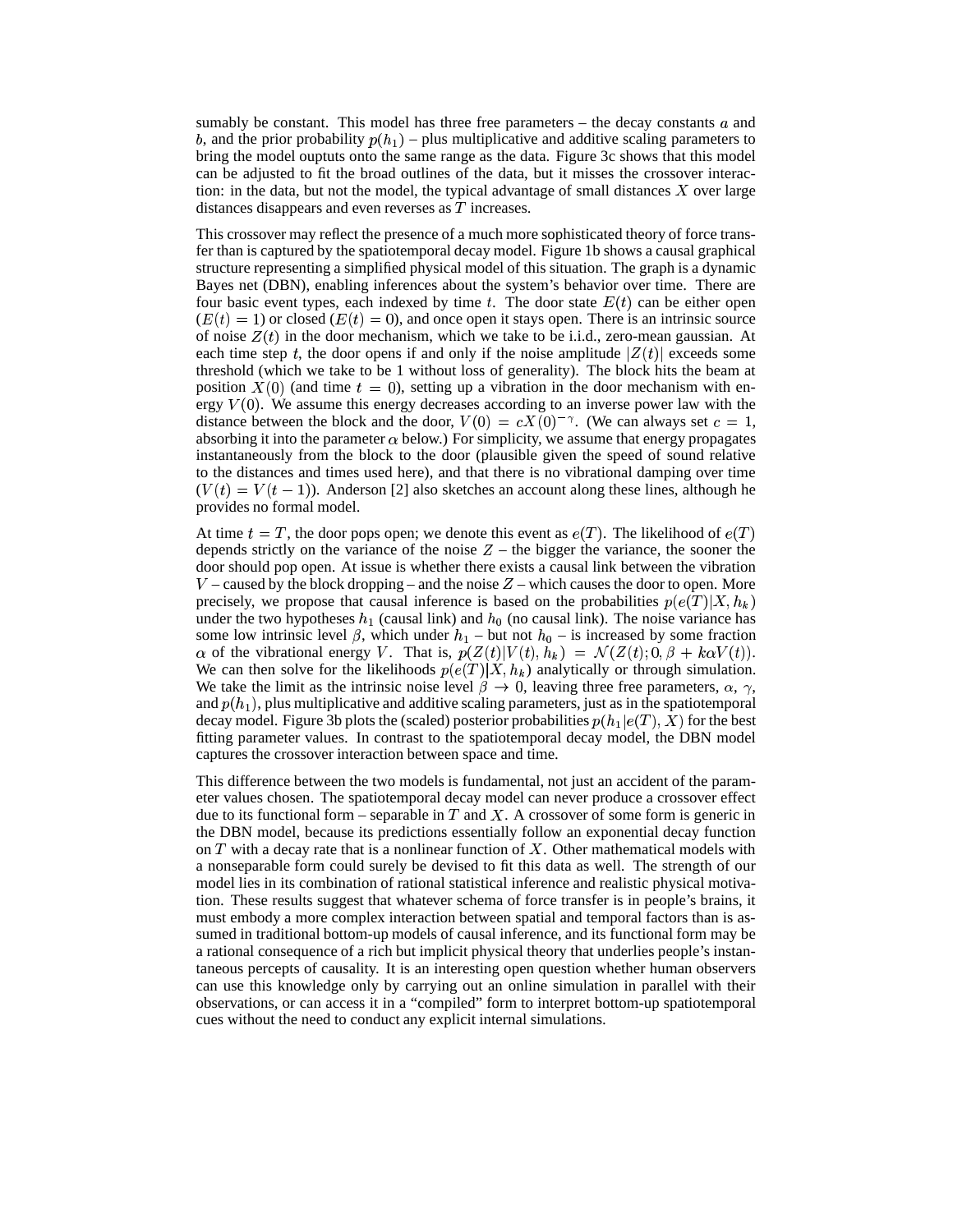# **4 Conclusion**

In two case studies, we have explored how people make rapid inferences about the causal texture of their environment. We have argued that these inferences can be explained best as Bayesian computations, working over hypothesis spaces strongly constrained by top-down causal theories. This framework allowed us to construct quantitative models of causal judgment – the most accurate models to date in both domains, and in the blicket detector domain, the only quantitatively predictive model to date. Our models make a number of substantive and mechanistic assumptions about aspects of the environment that are not directly accessible to human observers. From a scientific standpoint this might seem undesirable; we would like to work towards models that require the fewest number of a priori assumptions. Yet we feel there is no escaping the need for powerful top-down constraints on causal inference, in the form of intuitive theories. In ongoing work, we are beginning to study the origins of these theories themselves. We expect that Bayesian learning mechanisms similar to those considered here will also be useful in understanding how we acquire the ingredients of theories: abstract causal principles and ontological types.

#### **References**

[1] J. .R. Anderson. *The Adaptive Character of Thought*. Erlbaum, 1990.

[2] J. .R. Anderson. Is human cognition adaptive? *Behavioral and Brain Sciences*, 14, 471–484, 1991.

[3] P. W. Cheng. From covariation to causation: A causal power theory. *Psychological Review*, 104, 367–405, 1997.

[4] A. Gopnik & C. Glymour. Causal maps and Bayes nets: a cognitive and computational account of theory-formation. In Carruthers et al. (eds.), *The Cognitive Basis of Science*. Cambridge, 2002.

[5] A. Gopnik & D. M. Sobel. Detecting blickets: How young children use information about causal properties in categorization and induction. *Child Development*, 71, 1205–1222, 2000.

[6] A. Gopnik, C. Glymour, D. M. Sobel, L. E. Schulz, T. Kushnir, D. Danks. A theory of causal learning in children: Causal maps and Bayes nets. *Psychological Review*, in press.

[7] D. Heckerman. A Bayesian approach to learning causal networks. In *Proc. Eleventh Conf. on Uncertainty in Artificial Intelligence*, Morgan Kaufmann Publishers, San Francisco, CA, 1995.

[8] A. E. Michotte. *The Perception of Causality*. Basic Books, 1963.

[9] H. Pasula & S. Russell. Approximate inference for first-order probabilistic languages. In *Proc. International Joint Conference on Artificial Intelligence*, Seattle, 2001.

[10] J. Pearl. *Causality*. New York: Oxford University Press, 2000.

[11] B. Rehder. A causal-model theory of conceptual representation and categorization. Submitted for publication, 2001.

[12] D. R. Shanks. Is human learning rational? *Quarterly Journal of Experimental Psychology*, 48a, 257–279, 1995.

[13] D. Sobel, J. B. Tenenbaum & A. Gopnik. The development of causal learning based on indirect evidence: More than associations. Submitted for publication, 2002.

[14] P. Spirtes, C. Glymour, & R. Scheines. *Causation, prediction, and search (2nd edition, revised)*. Cambridge, MA: MIT Press, 2001.

[15] J. B. Tenenbaum & T. L. Griffiths. Structure learning in human causal induction. In T. Leen, T. Dietterich, and V. Tresp (eds.), *Advances in Neural Information Processing Systems 13*. Cambridge, MA: MIT Press, 2001.